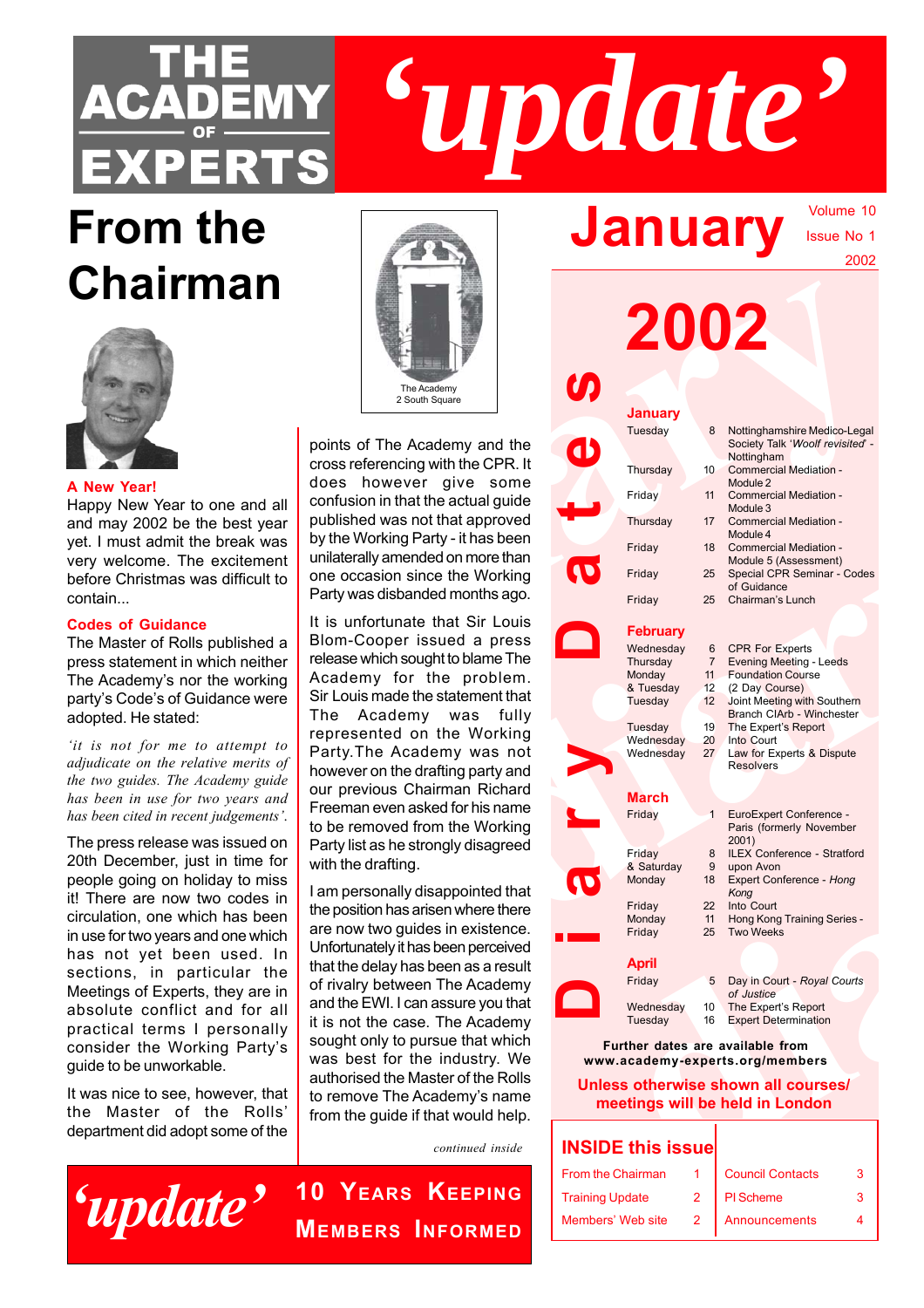## **From the Chairman**

#### *continued from front page*

Nevertheless we have a fait accompli and everybody will have to live with it.

#### **Onwards**

We must however continue to pursue that which is best. I am not sure how the Working Party will seek to update the code from experience, as it no longer exists, whereas The Academy's Code is live and is being updated in accordance with feedback from members and others with experiences in the field. Please continue to give us feedback so that we can maintain an up-to-date workable code. I know that this statement may sound like sour grapes but it is not. It is a statement of pure disappointment at the situation which now exists.

The positive aspect of course is that it happened last year and we must ensure that we continue to set a standard of excellence for experts and use it to make a good start to the New Year.

We have much to do.

Roger Trett January 2002

## **Web Site**

#### www.academy-experts.org/members

For those of you who have not yet visited the Academy's Members' area there is a growing source of day to day information on it designed to help you in your Expert work - back copies of *'update'* being the latest addition.

Perhaps most importantly of all though, the Special Interest Groups, which have been mentioned before in *'update',* are now a reality.

Members can now (and indeed do) communicate with each other to:

- discuss topics within an area of discipline or shared interest
- $\bullet$  seek and give advice to and from fellow members
- provide comment on issues of concern
- discuss consultation papers

If you've not looked at the site you are urged to - it is there for **you**.

## **New & Updated Courses**

CPR has brought  $\overline{\phantom{a}}$ many changes to an already continually evolving profession.

We are constantly urging you to keep up to date and

revise your working practises to keep 'current'.

So, for the new year we are taking a dose of our own medicine we have updated all of our courses (part of a continuing process anyway) and more importantly have made some major revisions.

The first is that the CPR Compliant Expert becomes **CPR for Experts**. This course now incorporates the new CPR Code of Guidance and highlights some of the differences between the practices under the protocols and the rules. In addition the interelationship with CPR and ADR is now looked at for the Expert who may become involved.

#### **Mediation Training**

#### **Keeping up to date**

We are currently reconsidering the requirements for retention on the Register of Qualified Dispute Resolvers. It is essential that everybody who has the qualification should be at a minimum standard and should comply with best practice.

If you have any views on the 'requirements' we should be pleased to hear from you as soon as possible. Please mark your correspondence 'QDR Retention'. It may be sent by mail, email or fax.

#### **Already Qualified?**

With the increasing interest in Mediation and other forms of ADR we are seeing an ever increasing number of appointments for the members of our Register of QDRs.

If you have been trained as a mediator by an organisation other than us it is still possible (and relatively painless) to get on the Register and to become a QDR. If you are interested please let us have details of your training and of any experience you may have. We will then let you have full details of the applicable requirements.

## **Allowances for Court**

#### **Appearences**

Issued by the Lord Chancellor's Department the rate bands have not changed since 1999 but, for information, the guidance to Crown and magistrates' courts as to what experts may reasonably charge, at that time were:

**Consultant medical practitioner, psychiatrist, pathologist:** Preparation (examination/report) £58-£64<br>Attendance at court (full day) £288-£415 Attendance at court (full day)

| Fire (assessor) and/or explosive expert |           |
|-----------------------------------------|-----------|
| Preparation (full day)                  | £46-£67   |
| Attendance at court (full day)          | £232-£332 |

**Forensic scientist (inc. questioned document examiner), surveyor, accountant, engineer, medical practitioner, architect, veterinary surgeon, meteorologist** Preparation (per hour) <br>Attendance at court (full day)  $f$ 188-£408  $A$ ttendance at court (full day)

| $\overline{\phantom{a}}$       | LIUU LTUU |
|--------------------------------|-----------|
| <b>Fingerprint</b>             |           |
| Preparation (per hour)         | £28-£46   |
| Attendance at court (full day) | £139-£232 |

**Mileages and overnight allowances** (increased)

Expert witnesses in criminal cases who cannot use public transport to reach court may now claim 45p per mile for getting there by car. The overnight allowance for experts giving evidence in criminal courts in central London is now £85.25.

If however, you choose to use your car when public transport is available to travel to court, mileage may only be claimed at the' public transport' rate of 25p per mile.

If the overnight stay is at an hotel in the provinces the allowance is £55.25.

Although these rates are for criminal cases they can be useful as a guide in civil cases as well. The next anticipated review of allowances is thought to be spring 2002.

#### **Regional Training**

With the increasing frustrations of travel and the increased interest in mediation around the country it occurs to us that there may now be a call for training sessions to be held in different centres.

We are prepared to run follow up training for QDRs as far afield as Plymouth and Newcastle. It just needs the demand. If you would participate please let us know and we will try to oblige.

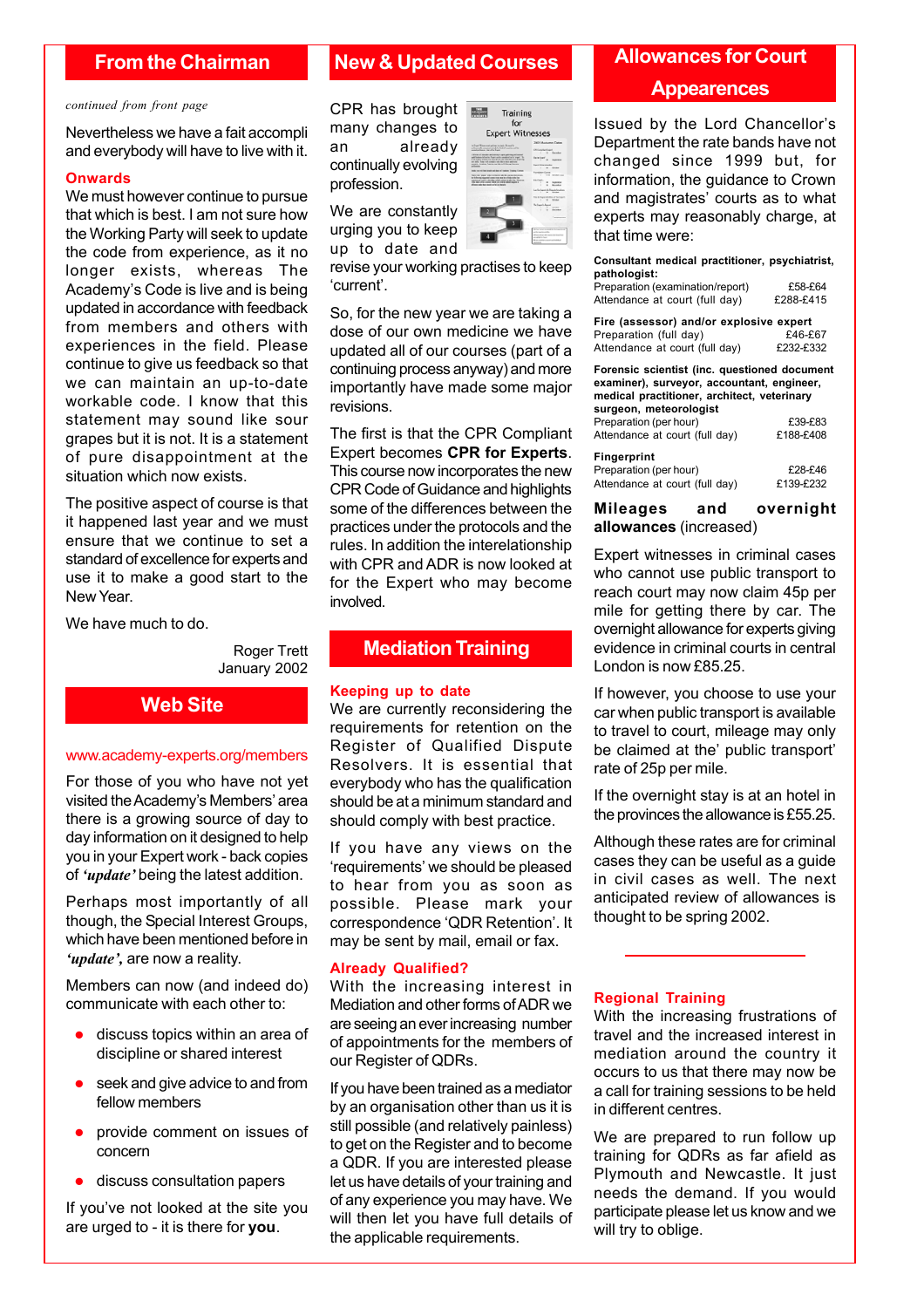### **PI Scheme**

#### **More Problems for Experts**

For many years Experts have been heard to say 'who needs insurance'. The Academy has according to some been out on a limb insisting that members carry Professional Indemnity insurance.

You will probably be unaware of the number and complexity of problems that can be faced and it therefore should not be a surprise to learn that as our Scheme comes up for renewal we have a number of 'incidents' being dealt with by underwriters as claims under the policy. In fact in the last few months there have been more incidents reported than we are aware of for the last ten years.

Nobody needs insurance until a potential claim arises and that is the time you cannot buy cover. Are you satisfied that your cover is in order? If you only have the basic £500,000 cover on our Scheme consider increasing it to £1 million. The cost is negligible and is tax deductible. Remember that the cost of 'winning' a claim against you can be very substantial and that top class legal advice is not cheap.

If you are retiring from practice do not forget to obtain 'run off' cover – remember it can be years before past problems come home to haunt you. The Academy's Scheme has a special run off facility for retired members.

All of this may not be considered bad news – unless you are one of those with a claim hanging over your head. However in the wake of 11<sup>th</sup> September reinsurers are not only excluding 'terrorism' (which is probably unimportant with professional indemnity) but are increasing premiums. This inevitably has an effect on Experts.

We Academy members already benefit from an incredibly cost effective Scheme - £50 for £ 500,000 or £75 for £1,000,000 of cover. With the new rates we still have a tremendous value Scheme. So many members have told us of the substantial savings they have made that we are confident that even with the basic increase our Scheme still will represents first class value at a fraction of the normal market rate. This is of course one of the by products of our Vetting Procedures.

## **The Academy of Experts Executive Officers & Members of Council for the year 2000-2001**

Since the initial publication of this year's council details several members have provided us with amended details. For ease of reference the complete list is republished below.

|                         | <b>Telephone</b> | Fax            | Field             |  |  |
|-------------------------|------------------|----------------|-------------------|--|--|
| Chairman                |                  |                |                   |  |  |
| Roger Trett*            | 020 7600 2211    | 020 7600 3818  | Construction      |  |  |
| Deputy Chairman         |                  |                |                   |  |  |
| Gordon Stirrat*         | 0117 928 5291    | 0117 927 2792  | Medicine          |  |  |
| Vice Chairmen           |                  |                |                   |  |  |
| John Bishop*            | 020 7490 4000    | 020 7490 2545  | Solicitor         |  |  |
| Philip Newman*          | 020 7831 0222    | 020 7831 2239  | <b>Barrister</b>  |  |  |
| Secretary               |                  |                |                   |  |  |
| Charles Gardner*        | 01525 261412     | 01525 261512   | Solicitor         |  |  |
| Treasurer               |                  |                |                   |  |  |
| Stephen Hiscock*        | 07020 900014     | 01689 811693   | Banking           |  |  |
| Immediate Past Chairman |                  |                |                   |  |  |
| Richard Freeman*        | 020 7353 1577    | 020 7353 6435  | Accountancy       |  |  |
| Chairman Emeritus       |                  |                |                   |  |  |
| Michael Cohen*          | 020 7637 0333    | 020 7637 1893  | Insurance         |  |  |
| Council Members         |                  |                |                   |  |  |
| John Brailsford         | 0115 966 3101    | 0115 966 4456  | Surveyor          |  |  |
| Rodney Broom            | 01626 202202     | 01626 202203   | Engineering       |  |  |
| Noel Burne              | 01892 664055     | 01892 665755   | Engineering       |  |  |
| Guy Cottam              | 01225 723364     | 01225 723377   | Engineering       |  |  |
| Kenneth Cumming         | 0161 428 1072    | 0161 428 3421  | Medicine          |  |  |
| Roberta Dowding         | +34 952 430045   | +34 952 430045 | Medicine          |  |  |
| Tony Farrow             | 0161 928 9004    | 0161 928 8699  | Surveyor          |  |  |
| Steve Hannaford*        | 01978 790390     | 01978 790490   | Fire Engineer     |  |  |
| Don Ives                | 01480 462350     | 01480 462350   | Engineering       |  |  |
| Robert Jackson          | 0161 295 3712    | 0161 295 4043  | Engineering       |  |  |
| Owen Keane              | 020 7224 0451    | 020 7486 1470  | <b>Barrister</b>  |  |  |
| Dr Roger Maddrell       | 01793 812479     | 01793 812089   | Civil Engineering |  |  |
| Derek Parry             | 01395 578141     | 01395 512775   | Finance           |  |  |
| Colin Passmore          | 020 7628 2020    | 020 7628 2070  | Solicitor         |  |  |
| Antony Sober            | 020 7490 7766    | 020 7490 5102  | Accountancy       |  |  |
| lain Tolmie             | 0191 213 5144    | 0191 284 5079  | ΙT                |  |  |
| James Torr              | 01753 888023     | 01753 888033   | Civil Engineering |  |  |
| Augustus Ullstein QC    | 020 7831 2626    | 020 7831 0626  | <b>Barrister</b>  |  |  |
| Christina Williams      | 020 7435 4030    | 020 7435 5636  | Medicine          |  |  |
| Veronica Wood*          | 01483 453955     | 01483 302391   | Employment        |  |  |
| lan Wright              | 020 7583 7355    | 020 7353 2144  | <b>Barrister</b>  |  |  |
| Nigel Zoltie*           | 0113 237 1010    | 0113 237 0336  | Medicine          |  |  |
|                         |                  |                |                   |  |  |

\* Denotes Member of Executive